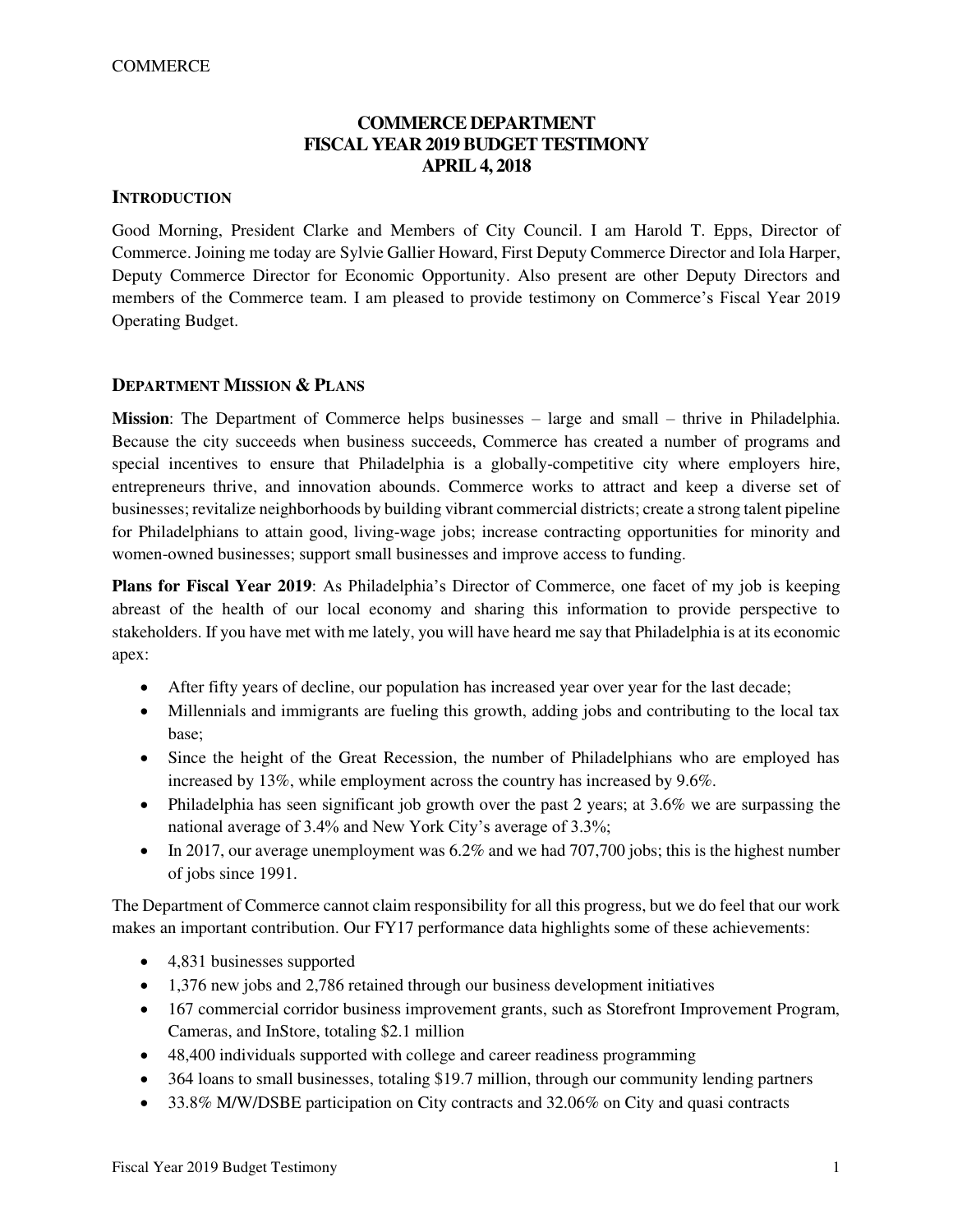• \$313.4 million awarded in M/W/DSBE contracts.<sup>1</sup>

What does this all mean for us as Philadelphians? It means that we are likely in the best position possible to move the needle on our most intractable problem – poverty. Despite all the achievements I just listed, our poverty rate is stuck at 25.7% and too many Philadelphians lack jobs or are not able to make ends meet with the jobs that they have. While progress has been made, it is not enough. For example, over the last three years, the average rate of black unemployment (8.5%) has been twice that of white unemployment (4.2%). This is why Commerce is increasing its efforts to ensure equitable economic development. In addition to Commerce's longstanding programs, which I believe all of you know quite well, in FY19, we have the following objectives in mind that are more targeted initiatives towards reducing our poverty rate:

- Develop a multi-year economic strategy for the city that emphasizes growth with equity;
- In March of 2018, we created the City's first ever Office of Workforce Development, which will report to Commerce and MDO and will bring needed leadership to one of our city's biggest challenges -- Philadelphians need jobs, yet employers all too often cannot find the talent they need;
- With a renewed commitment of an additional \$500,000, we will continue to add new jobs for returning citizens through the *Fair Chance Hiring Program*, an FY17 pilot that has proved to be very popular in its inception;
- And with an increase of \$500,000 in general funds for neighborhood corridors, we will be able to augment the number of grants we provide for InStore and Storefront Improvement and sustain commercial corridor cleaning that would otherwise have been cut from CDBG;
- Continue to grow programs such as Biz Coach to ensure that businesses who have the least access and the most need have hands on support to utilize Commerce programs;
- Develop neighborhood profiles to attract business and real estate development in commercial areas that have not benefitted from the city's renaissance; and
- Develop an Emerging Vendors Program for minority- and women-owned contractors to gain access to public works opportunities and prepare for OEO certification.

All the work that Commerce is involved in ultimately is about job creation and it is imperative that our efforts contribute towards reducing disparity and increasing access for the city's low-income and minority populations. In keeping with that goal, I am very proud of the fact that our team at Commerce, including senior staff, is very diverse and reflective of Philadelphia's demographics.

I will end by speaking to the importance of fostering a business-friendly environment in Philadelphia. Day in and day out, Commerce talks to businesses that are considering their options, either to open a new office or headquarters, or considering a relocation due to an expiring lease. The bid that Philadelphia submitted to Amazon was much more high profile than usual, but the competition that we are in is not unfamiliar. Philadelphia competes with surrounding counties, cities nationwide and even internationally, when we work to attract and retain companies. When businesses consider Philadelphia, they look at our talent, our tax structure, and our business-related regulations. We need to try to keep it as simple and streamlined as possible so that we can welcome new companies and new jobs. Through the Committee on Regulatory Reform, we are making important changes. Changes such as allowing new businesses to pay their second year of estimated taxes quarterly instead of all at once and the pilot that Commerce, Health, and L&I are involved in to improve the process for opening a restaurant. It takes numerous partners and significant

 $\overline{a}$ <sup>1</sup> City and Quasi Spending in Fiscal Year 2017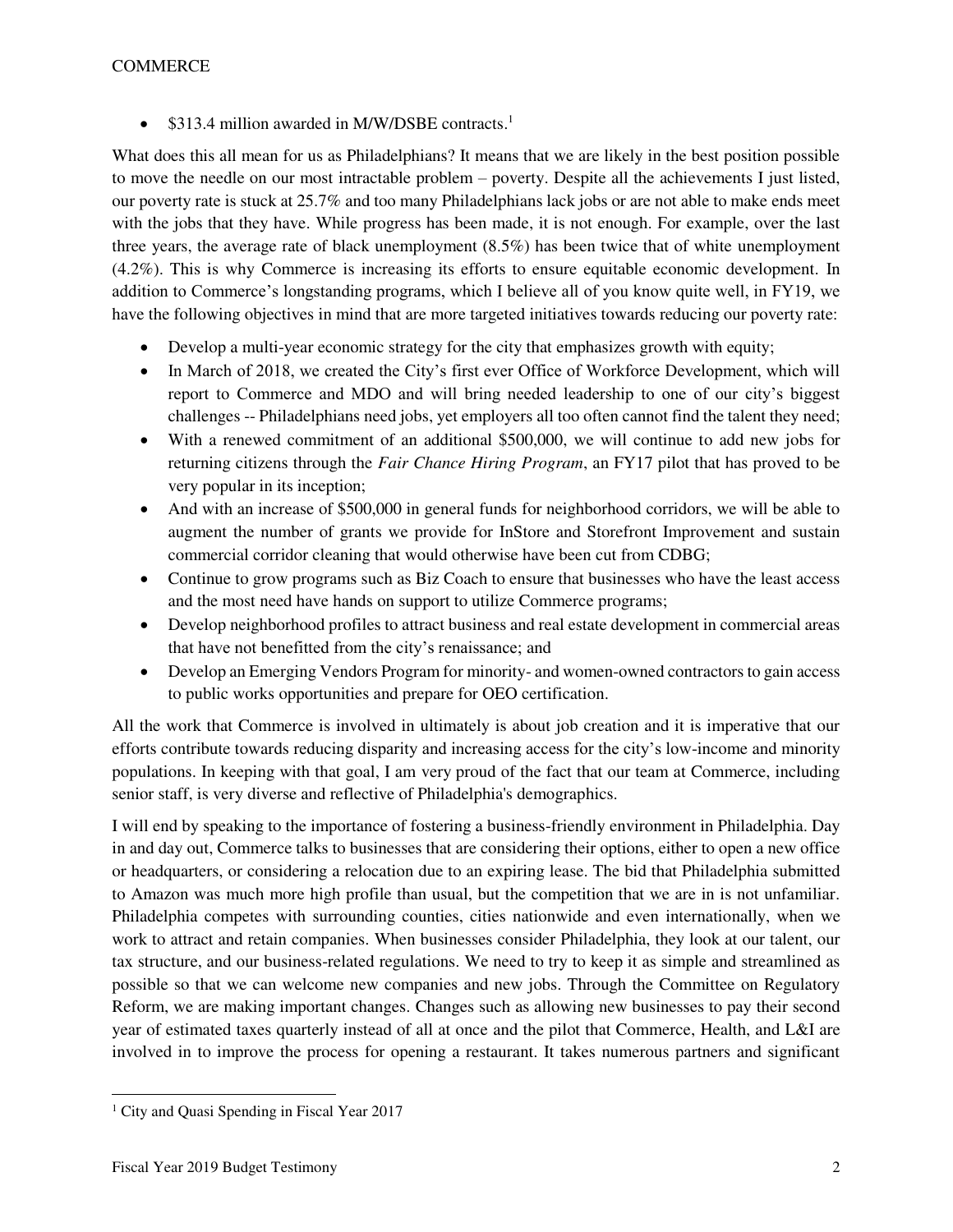collaboration to drive economic development forward, make an important dent in our poverty rate and ensure revitalization occurs throughout the city. I thank City Council for working with us closely to push forward important changes and improvements to further the momentum that we are experiencing and to ensure a better Philadelphia for all.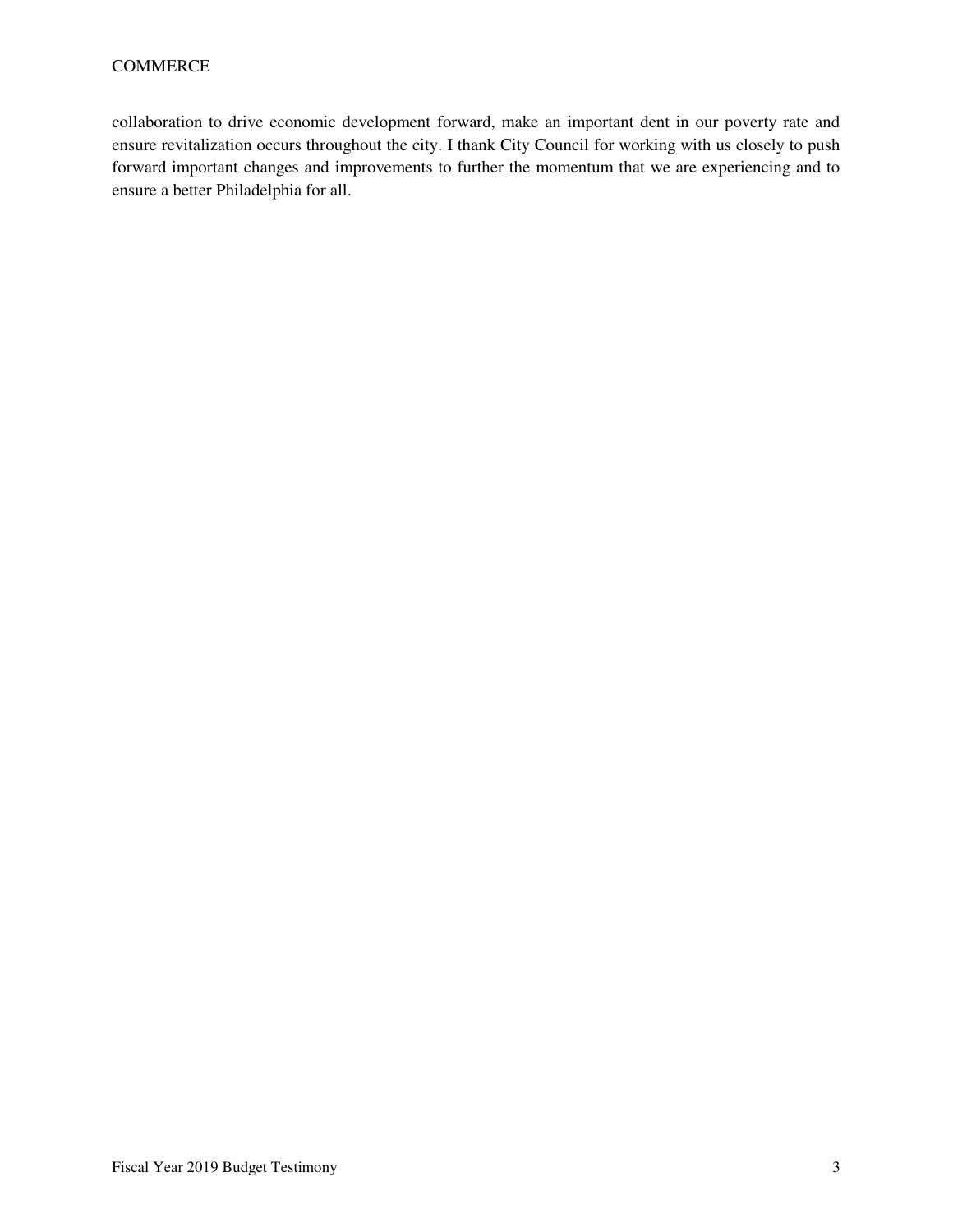# **BUDGET SUMMARY & OTHER BUDGET DRIVERS**

| Staff Demographics Summary (as of December $2017$ ) <sup>1</sup> |           |           |           |           |  |  |  |  |  |
|------------------------------------------------------------------|-----------|-----------|-----------|-----------|--|--|--|--|--|
|                                                                  | Total     | Minority  | White     | Female    |  |  |  |  |  |
| Number of Full-Time Staff                                        | 66        | 44        | 22        | 26        |  |  |  |  |  |
| Number of Exempt Staff                                           | 29        | 18        | 11        | 20        |  |  |  |  |  |
| Number of Executive Staff (deputy level)<br>and above)           | 6         | 3         | 3         | 3         |  |  |  |  |  |
| Average Salary, Full-Time Staff                                  | \$70,269  | \$69,799  | \$71,230  | \$67,011  |  |  |  |  |  |
| Average Salary, Exempt Staff                                     | \$81,973  | \$81,643  | \$82,528  | \$76,620  |  |  |  |  |  |
| Average Salary, Executive Staff                                  | \$129,649 | \$135,833 | \$123,465 | \$118,842 |  |  |  |  |  |
| Median Salary, Full-Time Staff                                   | \$62,846  | \$56,925  | \$65,581  | \$62,500  |  |  |  |  |  |
| Median Salary, Exempt Staff                                      | \$68,000  | \$62,015  | \$65,581  | \$62,750  |  |  |  |  |  |
| Median Salary, Executive Staff                                   | \$120,763 | \$122,500 | \$119,025 | \$119,025 |  |  |  |  |  |

| <b>Employment Levels (as of December 2017)</b> |                 |             |             |  |  |  |  |  |  |
|------------------------------------------------|-----------------|-------------|-------------|--|--|--|--|--|--|
|                                                | <b>Budgeted</b> | Filled      | Filled      |  |  |  |  |  |  |
|                                                | (City only)     | (City only) | (PIDC only) |  |  |  |  |  |  |
| Number of Full-Time Positions                  | 44              | 40          | 26          |  |  |  |  |  |  |
| Number of Exempt Positions                     | 30              | 29          |             |  |  |  |  |  |  |
| Number of Executive Positions                  | 6               | 6           |             |  |  |  |  |  |  |
| (deputy level and above)                       |                 |             |             |  |  |  |  |  |  |
| Average Salary of All Full-                    | \$74,770        | \$75,389    | \$65,609    |  |  |  |  |  |  |
| <b>Time Positions</b>                          |                 |             |             |  |  |  |  |  |  |
| Median Salary of All Full-                     | \$62,846        | \$62,846    | \$63,000    |  |  |  |  |  |  |
| <b>Time Positions</b>                          |                 |             |             |  |  |  |  |  |  |

1 Includes Commerce employees through PIDC.

| <b>General Fund Financial Summary by Class</b>    |                |                    |                |                    |                |                  |  |  |  |  |
|---------------------------------------------------|----------------|--------------------|----------------|--------------------|----------------|------------------|--|--|--|--|
|                                                   | FY17 Original  | FY17 Actual        | FY18 Original  | FY18 Estimated     | FY19 Proposed  | Difference:      |  |  |  |  |
|                                                   | Appropriations | <b>Obligations</b> | Appropriations | <b>Obligations</b> | Appropriations | <b>FY19-FY18</b> |  |  |  |  |
| Class 100 - Employee Compensation                 | \$2,107,565    | \$2,393,155        | \$2,340,461    | \$2,122,660        | \$2,120,079    | $(\$2,581)$      |  |  |  |  |
| Class 200 - Purchase of Services                  | \$5,529,929    | \$5,541,679        | \$5,594,929    | \$5,822,460        | \$5,463,929    | $(\$358,531)$    |  |  |  |  |
| Class $300/400$ - Materials, Supplies & Equipment | \$26,654       | \$18,174           | \$26,654       | \$26,654           | \$26,654       | \$0              |  |  |  |  |
| Class 500 - Contributions                         | \$500,000      | \$500,000          | \$500,000      | \$500,000          | \$500,000      | \$0              |  |  |  |  |
|                                                   | \$8,164,148    | \$8,453,008        | \$8,462,044    | \$8,471,774        | \$8,110,662    | $(\$361,112)$    |  |  |  |  |

| General Fund Financial Summary: Convention Center Subsidy |                |              |                |                       |                |                  |  |  |  |  |
|-----------------------------------------------------------|----------------|--------------|----------------|-----------------------|----------------|------------------|--|--|--|--|
|                                                           | FY17 Original  | FY17 Actual  | FY18 Original  | <b>FY18</b> Estimated | FY19 Proposed  | Difference:      |  |  |  |  |
|                                                           | Appropriations | Obligations  | Appropriations | <b>Obligations</b>    | Appropriations | <b>FY19-FY18</b> |  |  |  |  |
| Class 200 - Purchase of Services                          | \$15,000,000   | \$15,000,000 | \$15,000,000   | \$15,000,000          | \$15,000,000   |                  |  |  |  |  |
|                                                           | \$15,000,000   | \$15,000,000 | \$15,000,000   | \$15,000,000          | \$15,000,000   |                  |  |  |  |  |

| <b>Contracts Summary (Professional Services only)</b> |          |             |             |             |             |                 |  |  |  |
|-------------------------------------------------------|----------|-------------|-------------|-------------|-------------|-----------------|--|--|--|
|                                                       | FY13     | <b>FY14</b> | <b>FY15</b> | <b>FY16</b> | <b>FY17</b> | <b>FY18 YTD</b> |  |  |  |
|                                                       |          |             |             |             |             | (Q1 & Q2)       |  |  |  |
| Total amount of contracts                             | \$75.000 | \$75,000    | \$84,399    | \$378,000   | \$200,000   | \$200,000       |  |  |  |
| Total amount to M/W/DSBE                              | \$31.875 | \$31,875    | \$41,274    | \$325,250   | \$147,950   | \$148,250       |  |  |  |
| <b>Participation Rate</b>                             | 43%      | 43%         | 49%         | 86%         | $74\%$      | 74%             |  |  |  |

| Total M/W/DSBE Contract Participation Goal (Public Works; Services,<br>Supplies $\&$ Equipment; and Professional Services combined) |             |             |             |  |  |  |  |  |
|-------------------------------------------------------------------------------------------------------------------------------------|-------------|-------------|-------------|--|--|--|--|--|
|                                                                                                                                     | <b>FY17</b> | <b>FY18</b> | <b>FY19</b> |  |  |  |  |  |
| M/W/DSBE Contract Participation Goal                                                                                                | 35%         | 35%         | 35%         |  |  |  |  |  |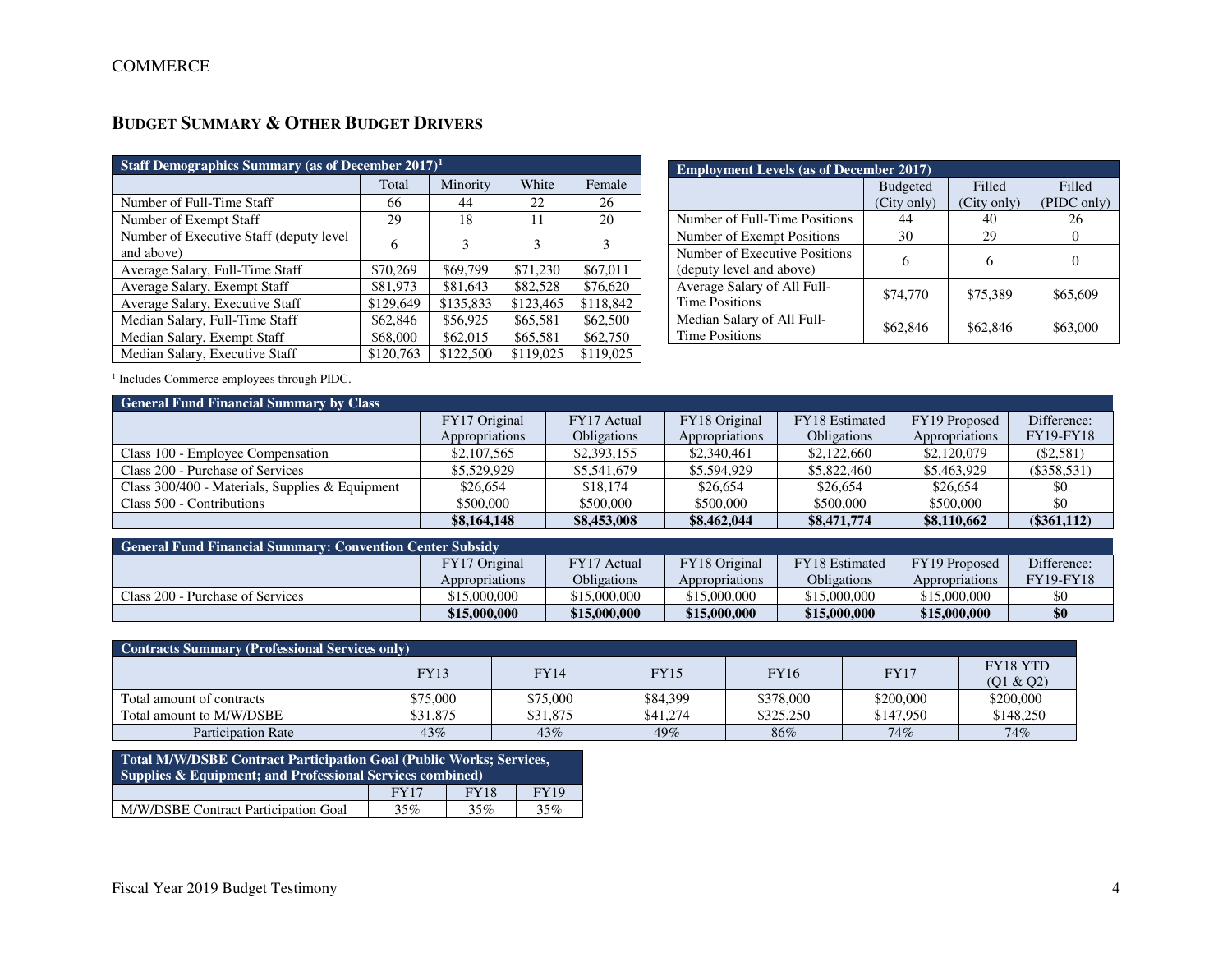# **PROPOSED BUDGET OVERVIEW**

# **Proposed Funding Request**:

The proposed Fiscal Year 2019 General Fund budget totals \$23,110,662, a decrease of \$361,112 over Fiscal Year 2018 estimated obligation levels. This decrease is primarily due to two staff persons that are transferring to the Managing Director's Office for the new Office of Workforce Development as well as three staff persons who are moving to the Department of Planning and Development.

The proposed budget includes:

- \$2,120,079 in Class 100, a \$2,581 decrease over FY18. This funding will cover Commerce staff costs in the Office of Business Development, the Office of Neighborhood and Economic Development, The Office of Business Services and the Office of Economic Opportunity and will also transfer two staff persons to the Managing Director's Office for the new Office of Workforce Development.
- \$20,463,929 in Class 200, a \$358,531 decrease over FY18. This funding will be used for the Convention Center subsidy payments, the work of neighborhood Corridor revitalization and Economic Business Development as well as the Disparity study for the Office of Economic Opportunity. The reduction follows one-time increases that occurred in FY18 as well as three economic stimulus-funded PIDC staff persons being transferred to Planning and Development's General fund budget.
- \$26,654 in Class 300/400, level with FY18. This funding will be used for office supplies and consumables as well as printing and office furniture.
- \$500,000 in Class 500, level with FY18. This funding will be sent as a contribution to maintain the Delaware River waterfront.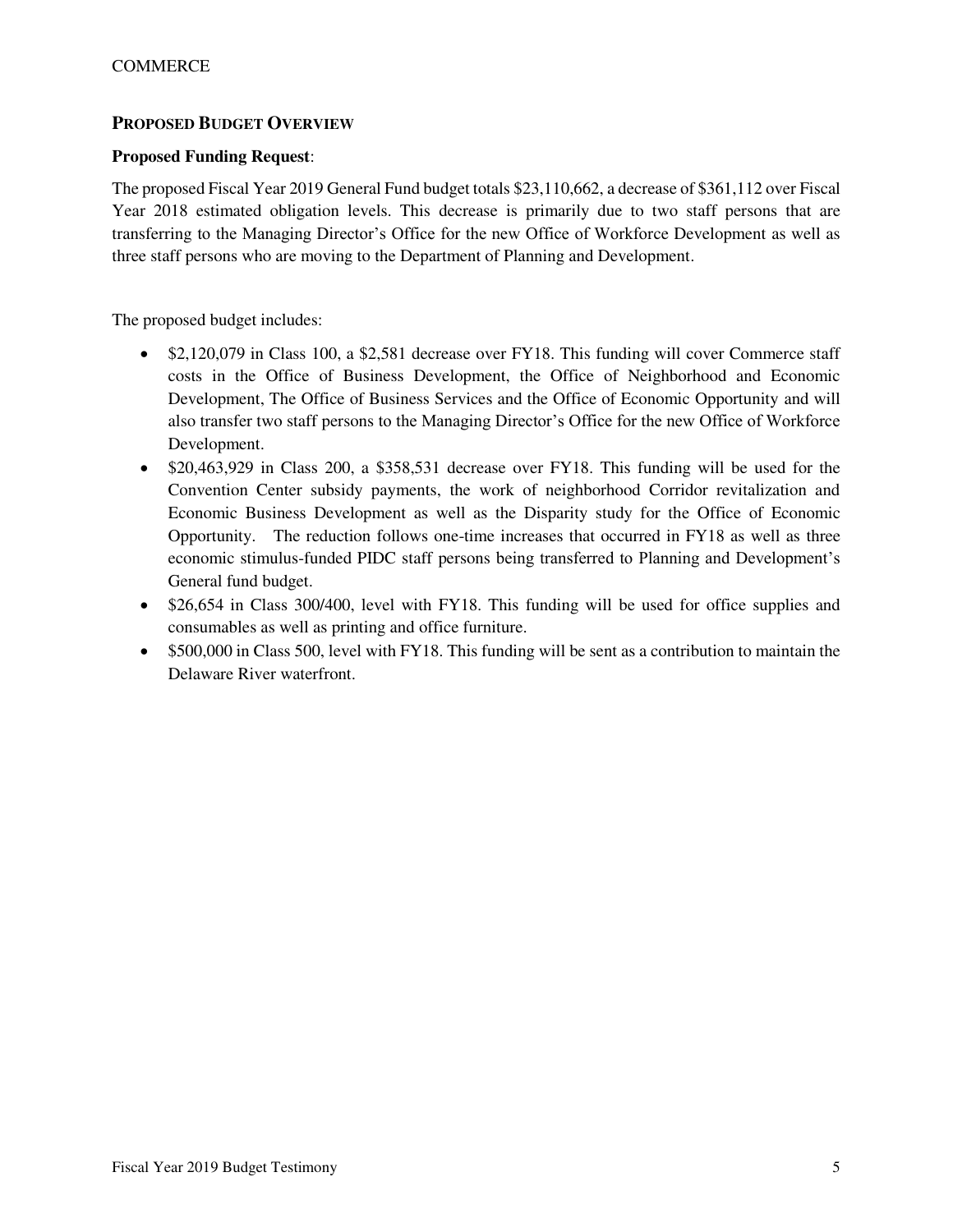# COMMERCE

# **STAFFING LEVELS**

The department is requesting 42 budgeted positions for FY19, a decrease of 2 positions from FY18.

The decrease is attributed to the transfer of 2 positions to the Managing Director's Office for the new Office of Workforce Development.

# **NEW HIRES**

| New Hires (from $7/1/2\overline{017}$ to December 2017) |  |  |  |  |  |  |  |
|---------------------------------------------------------|--|--|--|--|--|--|--|
| <b>Total Number</b><br>Yoruba<br>of New Hires           |  |  |  |  |  |  |  |
| Black or African<br>American                            |  |  |  |  |  |  |  |
| Total                                                   |  |  |  |  |  |  |  |

Since December, Commerce hired three additional employees: two males who identify as African American, and one female who identifies as African American.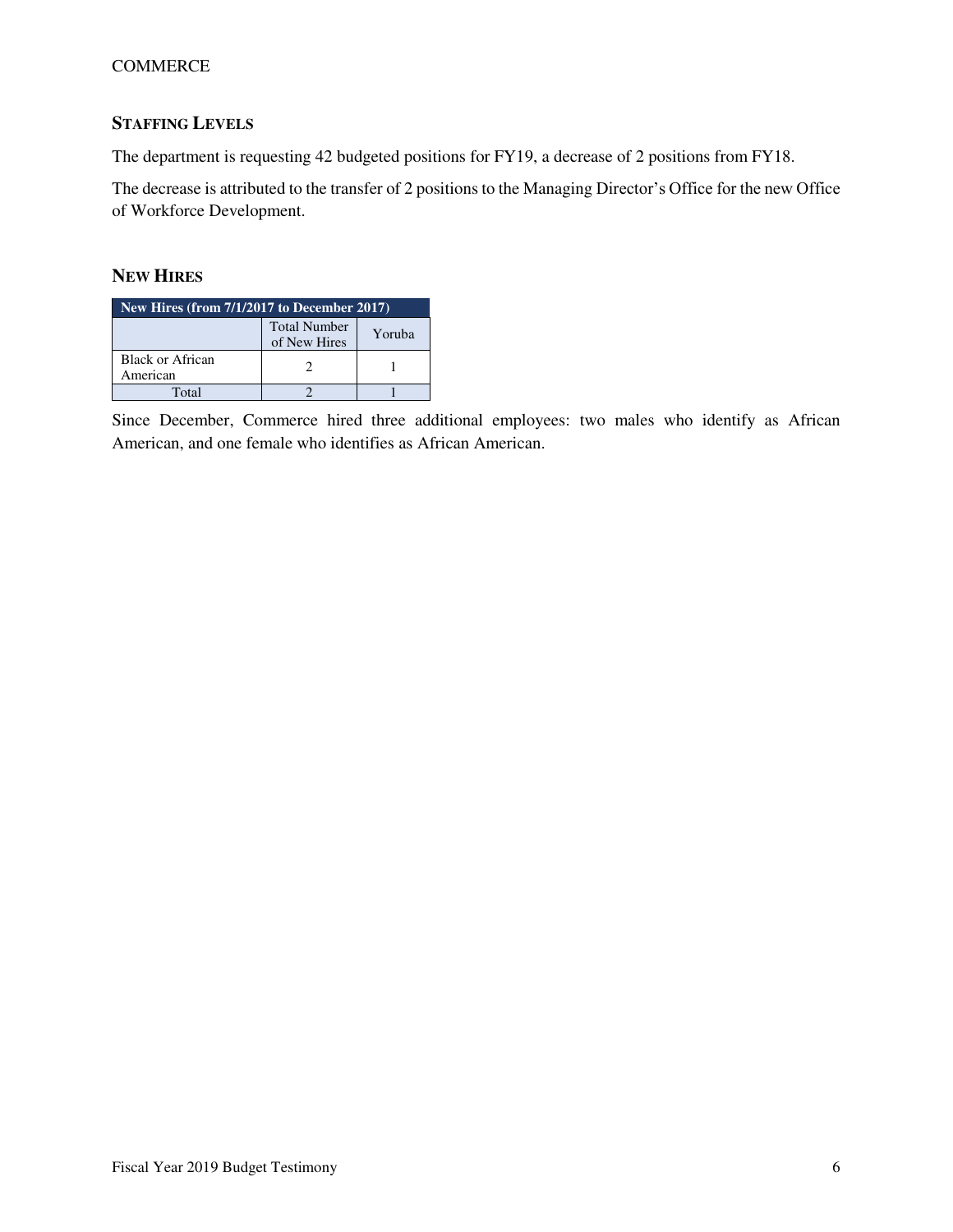## **PERFORMANCE, CHALLENGES, AND INITIATIVES**

#### **Economic Development**:

#### **FY19 Strategic Goals**

- Increase the number of jobs in Philadelphia by more than the national average.
- Increase the number of businesses along the City's Commercial Corridors.
- Increase the participation of M/W/DSBEs in City and Quasi City contracts.

#### • Increase the City's profile in order to attract and retain more talent, businesses, and jobs.

| <b>FY19 Performance Measures</b>                                                      |             |             |             |             |
|---------------------------------------------------------------------------------------|-------------|-------------|-------------|-------------|
|                                                                                       | <b>FY17</b> | FY18 YTD    | <b>FY18</b> | <b>FY19</b> |
| Measure                                                                               | Actual      | $(Q1 + Q2)$ | Target      | Target      |
| Business Attraction and Retention: Number of businesses<br>supported <sup>1</sup>     | 166         | 175         | 300         | 310         |
| ONBS: Number of businesses supported <sup>2</sup>                                     | 4,665       | 2,667       | 4,800       | 4,900       |
| Number of commercial corridors supported <sup>3</sup>                                 | 30          | N/A         | 30          | 30          |
| Business Attraction and Retention: Number of jobs created or<br>retained <sup>4</sup> | 4,162       | N/A         | 4,200       | 4,300       |
| ONBS: Number of jobs created or retained <sup>5</sup>                                 | 8.371       | N/A         | 8,000       | 8,100       |
| Individuals supported with college and career readiness <sup>6</sup>                  | 48,400      | N/A         | 58,000      | 58,000      |

*1 This measure is reported on a one-quarter lag, so the FY18 year-to-date number is for FY18 Q1 only. "Support" encompasses grants, technical assistance, consultation with OBS (businesses calling with questions and needing help with a city process), workshops for businesses, access to capital referrals, etc.* 

<sup>2</sup> "Support" encompasses grants, technical assistance, consultation with OBS (often businesses calling with questions and needing help with a *city process), workshops for businesses, access to capital referrals, etc.* 

*3 This is an annual measure, representing the number of corridors where Commerce is funding corridor management and/or cleaning. Those are one-year contracts.* 

*4 This is an annual measure, which represents the sum of full-time jobs created (through business attraction efforts) or retained (through business retention efforts) in Philadelphia.* 

 $^5$  This is an annual measure, which represents the current number of employees within a commercial corridor that is actively managed through  $\,$ *ONBS funds, as well as new jobs created within a commercial corridor* 

*6 This is an annual measure. Commerce supports students through seminars, college fairs, professional development sessions, mentoring, and awareness campaigns.*

## **Office of Economic Opportunity**:

| <b>FY19 Strategic Goals</b>                             |             |                 |             |             |  |  |  |  |  |
|---------------------------------------------------------|-------------|-----------------|-------------|-------------|--|--|--|--|--|
| Develop third-party DSBE certification process.         |             |                 |             |             |  |  |  |  |  |
| Launch OEO Compliance Hotline.                          |             |                 |             |             |  |  |  |  |  |
| Expand the Emerging Vendors Program.                    |             |                 |             |             |  |  |  |  |  |
| <b>FY19 Performance Measures</b>                        |             |                 |             |             |  |  |  |  |  |
|                                                         | <b>FY17</b> | <b>FY18 YTD</b> | <b>FY18</b> | <b>FY19</b> |  |  |  |  |  |
| Measure                                                 | Actual      | $(Q1 + Q2)$     | Target      | Target      |  |  |  |  |  |
| $M/W/DSBE$ participation rate on contracts <sup>1</sup> | 33.8%       | N/A             | 34.0%       | 35.0%       |  |  |  |  |  |

*1 This is an annual measure, and it is tabulated at year-end. Contracts are conformed throughout the year, and the rate may vary across quarters, depending on the value of contracts conformed to date. This is the percentage of dollars committed (contracted) to M/W/DSBE firms divided by the total available dollars. This is collected through the City's various payments systems (SPEED, ACIS, etc.) and then confirmed with the OEO Officers from each department.*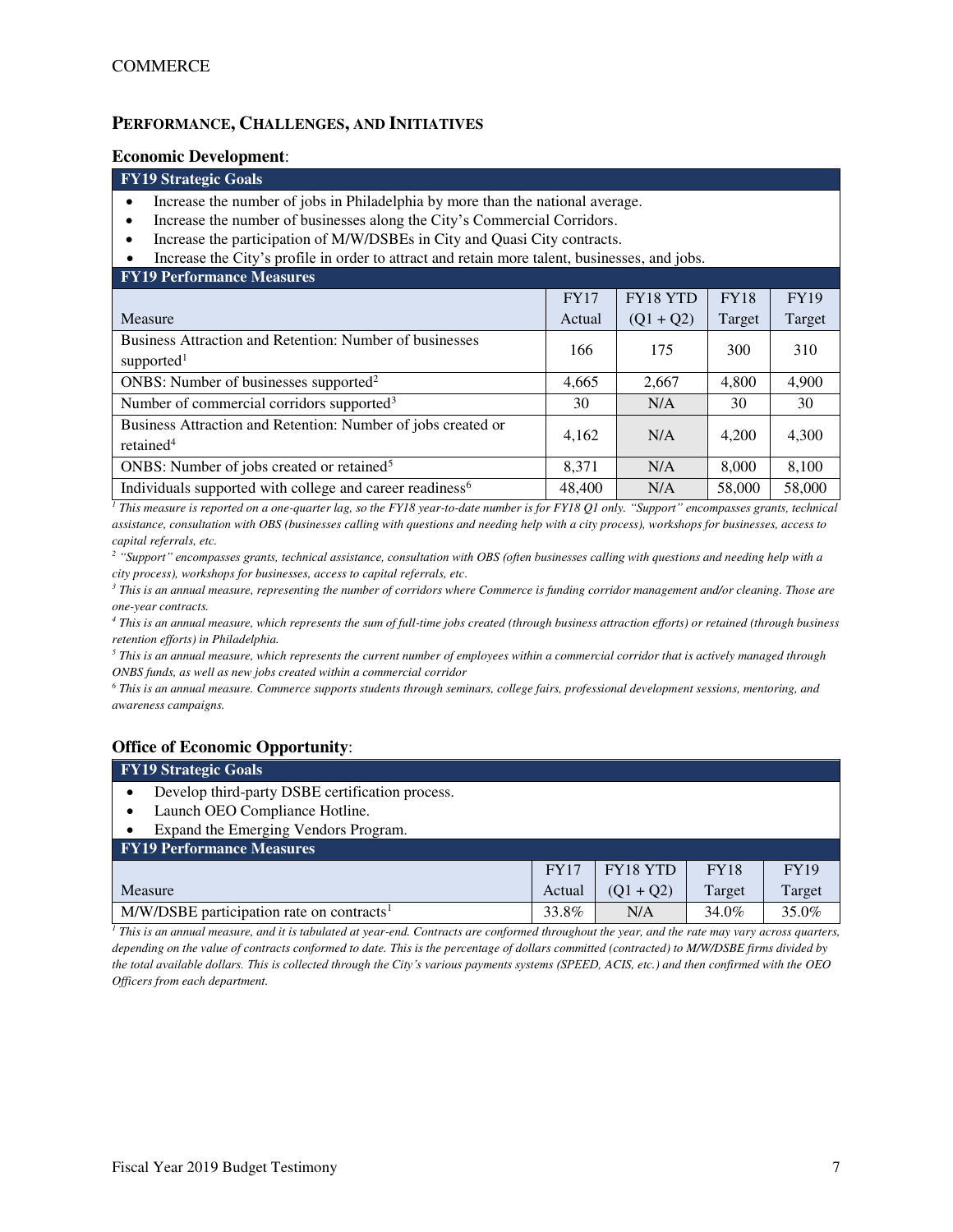# **OTHER BUDGETARY IMPACTS**

## **Federal and State (Where Applicable)**

The current Trump administration budget proposal would be devastating to Commerce and the City of Philadelphia. It would eliminate the Community Development Block Grant (CDBG) that funds commercial corridor revitalization, loans to small businesses, small business technical assistance, employment training and vacant land management. In FY17, the Department of Commerce received \$6.65 million in CDBG funding, more than the total budget allocated to core Commerce programs from the General Fund. We continue to monitor the Federal budget process since the White House Budget proposals have differed greatly from the House Appropriations and final approved budget bills.

Budget cuts at the State level related to business attraction incentive programs, such as the Keystone Opportunity Zone program and the PA First program, for example, severely impact the ability of the City to package incentive offers when recruiting new companies and attempting to retain companies considering leaving the city. In addition, cuts in recent years to the international development offices have impacted the ability to pursue international business development. Lastly, the Keystone Communities programs are grants used for neighborhood economic development that we are eligible to receive but were not granted in FY18.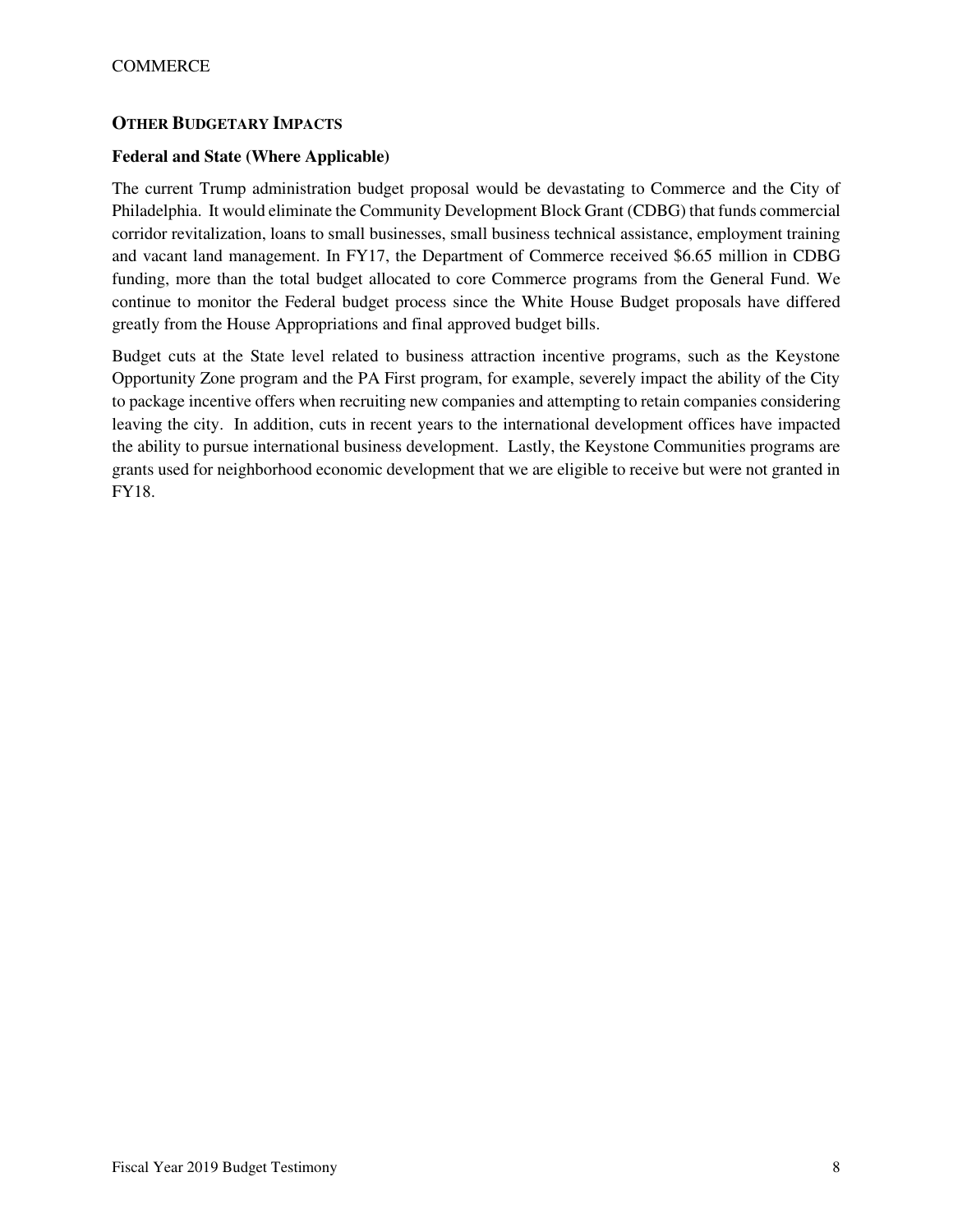# **CONTRACTING EXPERIENCE**

| M/W/DSBE Participation on Large Professional Services Contracts |                                        |                  |                  |                   |                              |                    |               |               |                |                                                                                          |                           |
|-----------------------------------------------------------------|----------------------------------------|------------------|------------------|-------------------|------------------------------|--------------------|---------------|---------------|----------------|------------------------------------------------------------------------------------------|---------------------------|
| Top Largest Contracts, FY18                                     |                                        |                  |                  |                   |                              |                    |               |               |                |                                                                                          |                           |
|                                                                 |                                        | Dollar<br>Amount |                  |                   |                              | $%$ of<br>M/W/DSBE | \$ Value of   | Total %       | Total \$ Value | Local<br><b>Business</b><br>(principal<br>place of<br>business<br>located<br>within City | Waiver for<br>Living Wage |
|                                                                 |                                        | of               | <b>RFP</b> Issue | Contract          | Ranges in                    | Participation      | M/W/DSBE      | Participation | Participation  | limits)                                                                                  | Compliance?               |
| Vendor Name                                                     | Service Provided                       | Contract         | Date             | <b>Start Date</b> | <b>RFP</b>                   | Achieved           | Participation | - All DSBEs   | - All DSBEs    | [yes/no]                                                                                 | [yes/no]                  |
|                                                                 |                                        |                  |                  |                   | MBE: 20-<br>25%              | 31%                | \$22,950      |               |                |                                                                                          |                           |
|                                                                 |                                        |                  |                  |                   | <b>WBE: 20-</b><br>25%       |                    | \$0           |               |                |                                                                                          |                           |
| Econsult<br>Solutions                                           | Disparity Study                        | \$75,000         | 10/16/2015       | 12/15/2015        | <b>DSBE: Best</b><br>Efforts |                    | \$0           | 31%           | \$22,950       | Yes                                                                                      | N <sub>o</sub>            |
|                                                                 |                                        |                  |                  |                   | MBE: 15-<br>20%              | 100%               | \$125,000     |               |                |                                                                                          |                           |
|                                                                 |                                        |                  |                  |                   | WBE: 15-<br>20%              |                    | \$0           |               |                |                                                                                          |                           |
| JT Goldstein                                                    | <b>Business Coaching</b><br>Consulting | \$125,000        | 5/13/2016        | 10/1/2016         | <b>DSBE: Best</b><br>Efforts |                    | \$0           | 100%          | \$125,000      | Yes                                                                                      | No                        |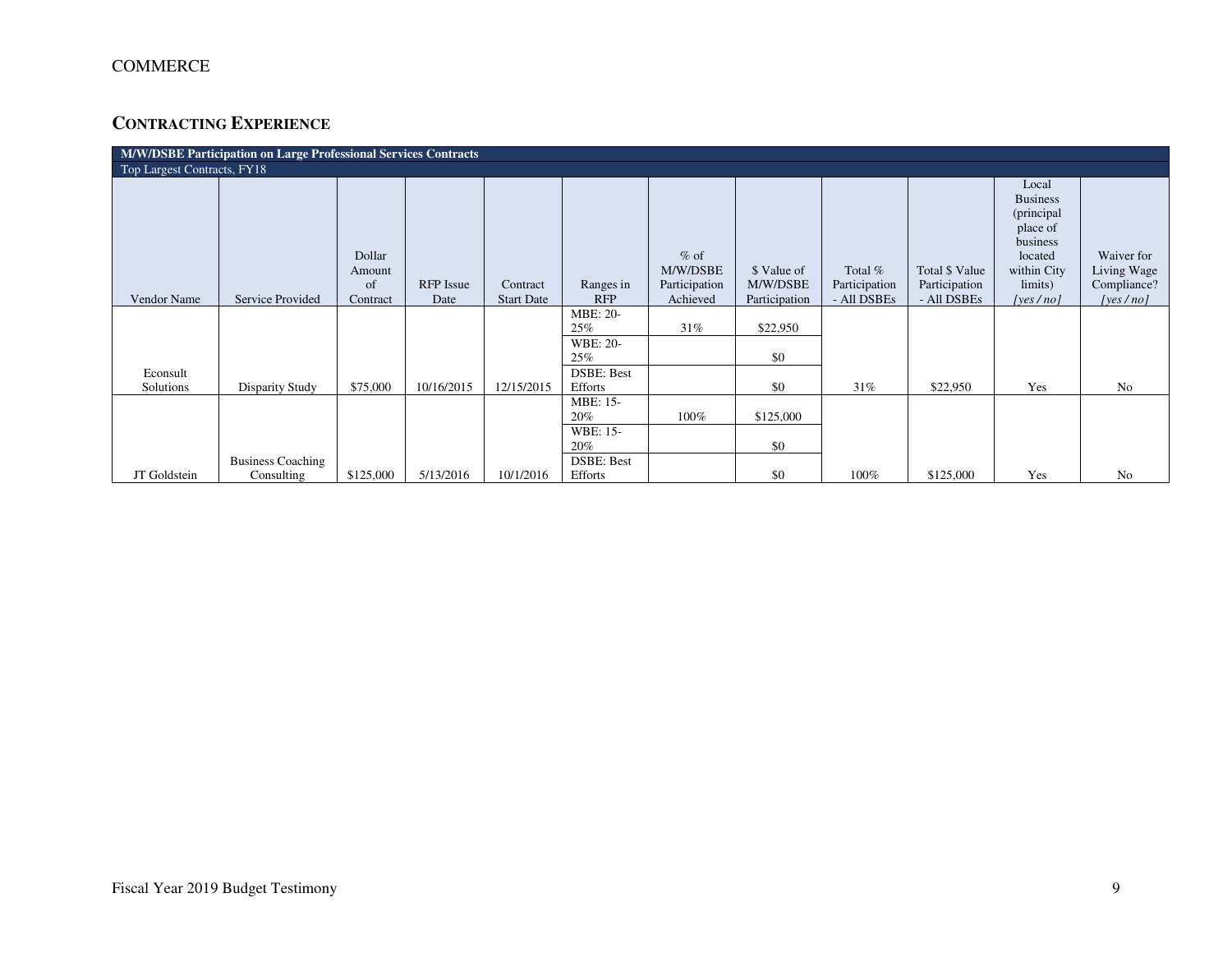# **EMPLOYEE DATA**

| <b>Staff Demographics (as of December 2017)<sup>1</sup></b> |                        |           |                |                        |                  |  |  |  |  |
|-------------------------------------------------------------|------------------------|-----------|----------------|------------------------|------------------|--|--|--|--|
|                                                             | <b>Full-Time Staff</b> |           |                | <b>Executive Staff</b> |                  |  |  |  |  |
|                                                             | Male                   | Female    |                | Male                   | Female           |  |  |  |  |
|                                                             | African-               | African-  |                | African-               | African-         |  |  |  |  |
|                                                             | American               | American  |                | American               | American         |  |  |  |  |
| Total                                                       | 6                      | 20        | Total          | 1                      | 1                |  |  |  |  |
| % of Total                                                  | 13%                    | 30%       | % of Total     | 17%                    | 17%              |  |  |  |  |
| Average Salary                                              | \$82,407               | \$71,061  | Average Salary | \$170,000              | \$122,500        |  |  |  |  |
| <b>Median Salary</b>                                        | \$58,431               | \$63,000  | Median Salary  | \$170,000              | \$122,500        |  |  |  |  |
|                                                             | White                  | White     |                | White                  | White            |  |  |  |  |
| Total                                                       | 9                      | 13        | Total          | 1                      | $\overline{c}$   |  |  |  |  |
| % of Total                                                  | 19%                    | 20%       | % of Total     | 17%                    | 33%              |  |  |  |  |
| Average Salary                                              | \$73,256               | \$69,827  | Average Salary | \$136,370              | \$117,013        |  |  |  |  |
| <b>Median Salary</b>                                        | \$68,000               | \$58,000  | Median Salary  | \$136,370              | \$117,013        |  |  |  |  |
|                                                             | Hispanic               | Hispanic  |                | Hispanic               | Hispanic         |  |  |  |  |
| Total                                                       | $\overline{4}$         | 3         | Total          | $\mathbf{1}$           | $\theta$         |  |  |  |  |
| % of Total                                                  | 9%                     | 5%        | % of Total     | 17%                    | $0\%$            |  |  |  |  |
| Average Salary                                              | \$79,133               | \$44,306  | Average Salary | \$115,000              | N/A              |  |  |  |  |
| <b>Median Salary</b>                                        | \$70,000               | \$47,500  | Median Salary  | \$115,000              | N/A              |  |  |  |  |
|                                                             | Asian                  | Asian     |                | Asian                  | Asian            |  |  |  |  |
| Total                                                       | 1                      | 3         | Total          | $\theta$               | $\mathbf{0}$     |  |  |  |  |
| % of Total                                                  | 2%                     | 5%        | % of Total     | $0\%$                  | $0\%$            |  |  |  |  |
| Average Salary                                              | \$55,000               | \$52,333  | Average Salary | N/A                    | N/A              |  |  |  |  |
| Median Salary                                               | \$55,000               | \$52,000  | Median Salary  | N/A                    | N/A              |  |  |  |  |
|                                                             | Other                  | Other     | Other<br>Other |                        |                  |  |  |  |  |
| Total                                                       | 1                      | 6         | Total          | $\theta$               | $\theta$         |  |  |  |  |
| % of Total                                                  | 3%                     | 9%        | % of Total     | $0\%$                  | $0\%$            |  |  |  |  |
| Average Salary                                              | \$70,000               | \$69,831  | Average Salary | N/A                    | N/A              |  |  |  |  |
| <b>Median Salary</b>                                        | \$70,000               | \$55,102  | Median Salary  | N/A                    | N/A              |  |  |  |  |
|                                                             | <b>Bilingual</b>       | Bilingual |                | <b>Bilingual</b>       | <b>Bilingual</b> |  |  |  |  |
| Total                                                       | 7                      | 5         | Total          | 1                      | 1                |  |  |  |  |
| % of Total                                                  | 15%                    | 13%       | % of Total     | 17%                    | 17%              |  |  |  |  |
| Average Salary                                              | \$68,280               | \$86,600  | Average Salary | \$115,000              | \$115,000        |  |  |  |  |
| Median Salary                                               | \$55,000               | \$97,500  | Median Salary  | \$115,000              | \$115,000        |  |  |  |  |
| Male                                                        |                        | Female    |                | Male                   | Female           |  |  |  |  |
| Total                                                       | 21                     | 45        | Total          | 3                      | 3                |  |  |  |  |
| % of Total                                                  | 33%                    | 68%       | % of Total     | 50%                    | 50%              |  |  |  |  |
| Average Salary                                              | \$76,249               | \$67,408  | Average Salary | \$140,457              | \$118,842        |  |  |  |  |
| Median Salary                                               | \$68,000               | \$62,846  | Median Salary  | \$136,370              | \$119,025        |  |  |  |  |

<sup>1</sup> Numbers include General Fund, Community Development fund, Water fund, and PIDC employees.